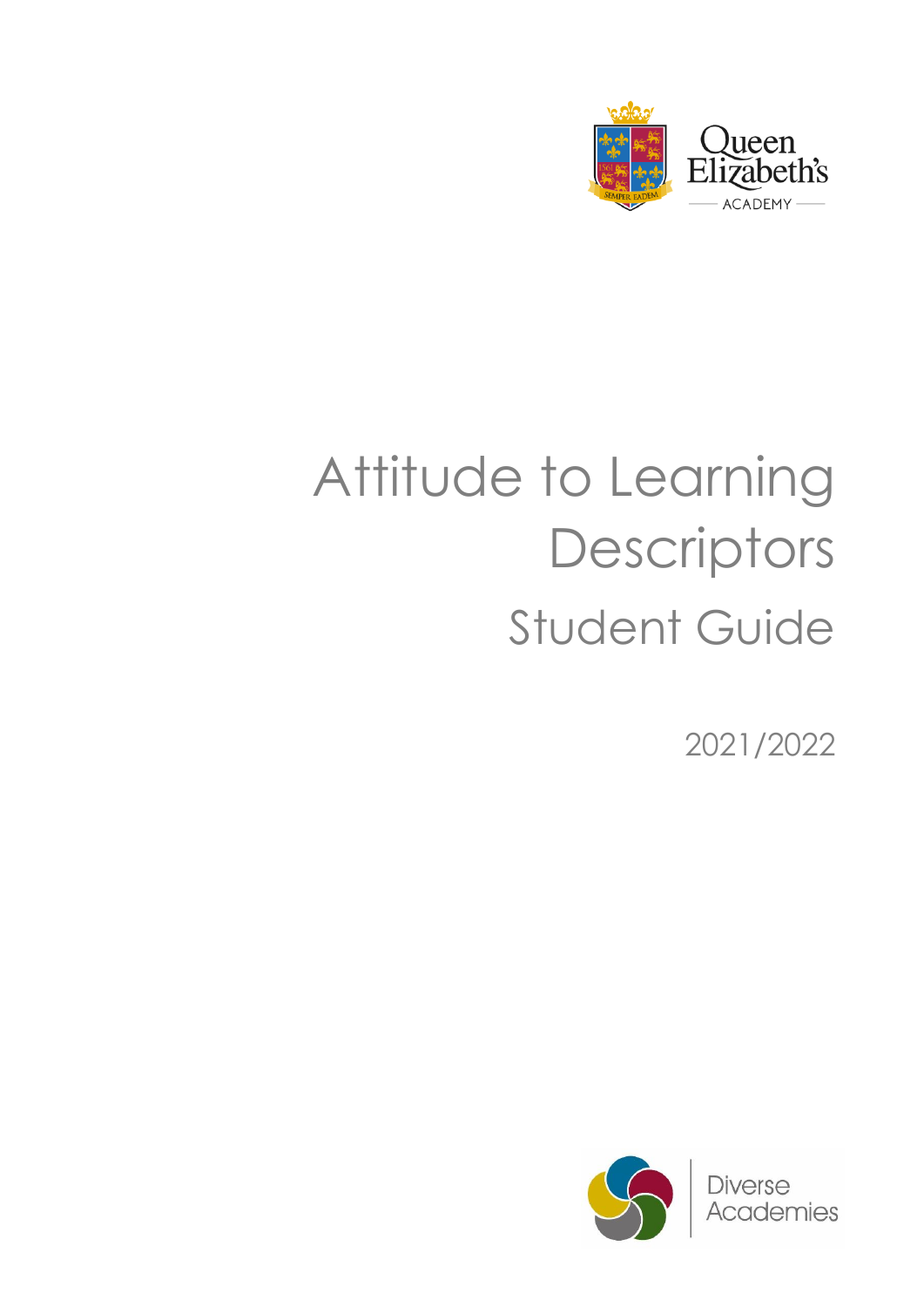| <b>AtL Score</b>                        | <b>Descriptor</b>                                                                                                                                                                                                                                                                                                                                                                                                                                                                                                                                                                                                        |
|-----------------------------------------|--------------------------------------------------------------------------------------------------------------------------------------------------------------------------------------------------------------------------------------------------------------------------------------------------------------------------------------------------------------------------------------------------------------------------------------------------------------------------------------------------------------------------------------------------------------------------------------------------------------------------|
| $1 - Star$<br><b>Pupil</b>              | l always:<br>Settle quickly to do 'You Do' tasks.<br>Apply knowledge independently, thinking hard before asking for help.<br>$\bullet$<br>Ask questions to deepen my understanding.<br>$\bullet$<br>Try my best and am not afraid to make mistakes.<br>٠<br>Produce work of a high standard.<br>$\bullet$<br>Take responsibility for my own actions and learning, including meeting all<br>$\bullet$<br>deadlines and completing all homework.<br>Reflect on feedback and address gaps in my knowledge through revision<br>$\bullet$<br>or homework.                                                                     |
| $2 -$ Secure<br><b>Pupil</b>            | I regularly:<br>Settle quickly to do 'You Do' tasks.<br>$\bullet$<br>Apply knowledge independently, thinking before asking for help.<br>٠<br>Ask questions to deepen my understanding.<br>$\bullet$<br>Try my best and am not afraid to make mistakes.<br>$\bullet$<br>Produce work of a high standard.<br>$\bullet$<br>Take responsibility for my own actions and learning, including meeting<br>$\bullet$<br>most deadlines and most homework.<br>Reflect on feedback and address gaps in my knowledge through revision<br>$\bullet$<br>or homework.                                                                   |
| <b>Developing</b><br>pupil              | I sometimes:<br>Settle quickly to do 'You Do' tasks.<br>$\bullet$<br>Apply knowledge independently but could spend longer thinking before<br>$\bullet$<br>asking for help.<br>Ask questions to deepen understanding.<br>Try my best, but can refrain from engaging, as I am afraid of getting<br>$\bullet$<br>things wrong.<br>Produce work to a standard that reflects my ability.<br>Take responsibility for my own actions and learning, including meeting<br>$\bullet$<br>deadlines and some homework.<br>Reflect on feedback but need to address gaps in my knowledge through<br>$\bullet$<br>revision or homework. |
| $4-$<br><b>Emerging</b><br><b>Pupil</b> | I rarely:<br>Settle quickly to do 'You Do' tasks.<br>٠<br>Apply knowledge independently - I ask for help too quickly or not at all.<br>$\bullet$<br>Ask questions, which limits my understanding.<br>Try my best or engage in lessons as I do not want to get things wrong.<br>Produce work to a standard that reflects my ability.<br>$\bullet$<br>Take responsibility for my own actions and learning, including meeting<br>$\bullet$<br>deadlines and completing homework.<br>Reflect on feedback or try to address gaps in my knowledge through<br>$\bullet$<br>revision or homework.                                |